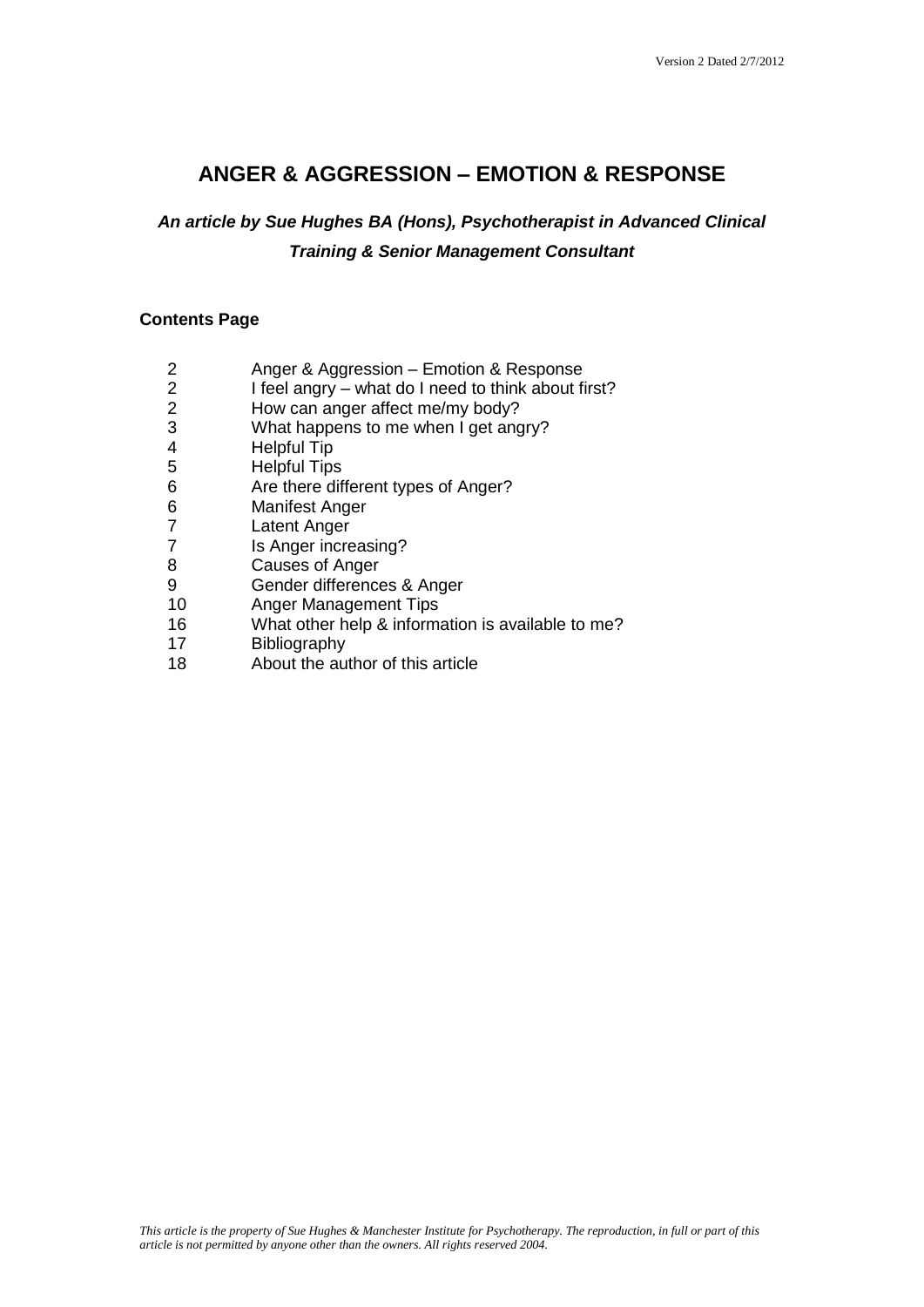# **Anger & Aggression – Emotion & Response**

*An article by Sue Hughes, BA (Hons), Psychotherapist in Advanced Clinical Training & Senior Management Consultant.* 

*This article is part of a series of help & information based articles created for publication for the Manchester Institute for Psychotherapy based in Chorlton, Manchester. The aim of this series of articles is to provide information that will help individuals who feel they want to explore the differing options in relation to treatment of their issues, with or without seeking professional help.*

The aim of this article is to explore the many ways that anger takes hold in our lives & what you can do about it. Understanding anger is very important, as it helps reduce the levels of fear & anxiety that can build up around a lack of understanding & also help with the feelings of lack of control that often go hand-in-hand with feelings of anger. In this article, I have explained what anger is, how anger can manifest itself in your life, what you can do to help yourself, & what help is available for you.

This article will hopefully be a useful starting point for you in the management of your anger, whether you choose to tackle it alone, involve friends & family members, or seek medical/professional help (if your anger is very extreme).

# **I feel angry ….what do I need to think about first?**

*Anger can be managed* – this is the great news….but the longer you leave it to be dealt with, the harder it will be. Anger *is not just a psychological issue*. It can affect you physiologically also.

# **How can anger affect me/my body?**

Headaches Outbursts of anger Stomach upsets or feeling sick Feelings of panic or anxiety

*Physical changes: Mental/emotional changes:*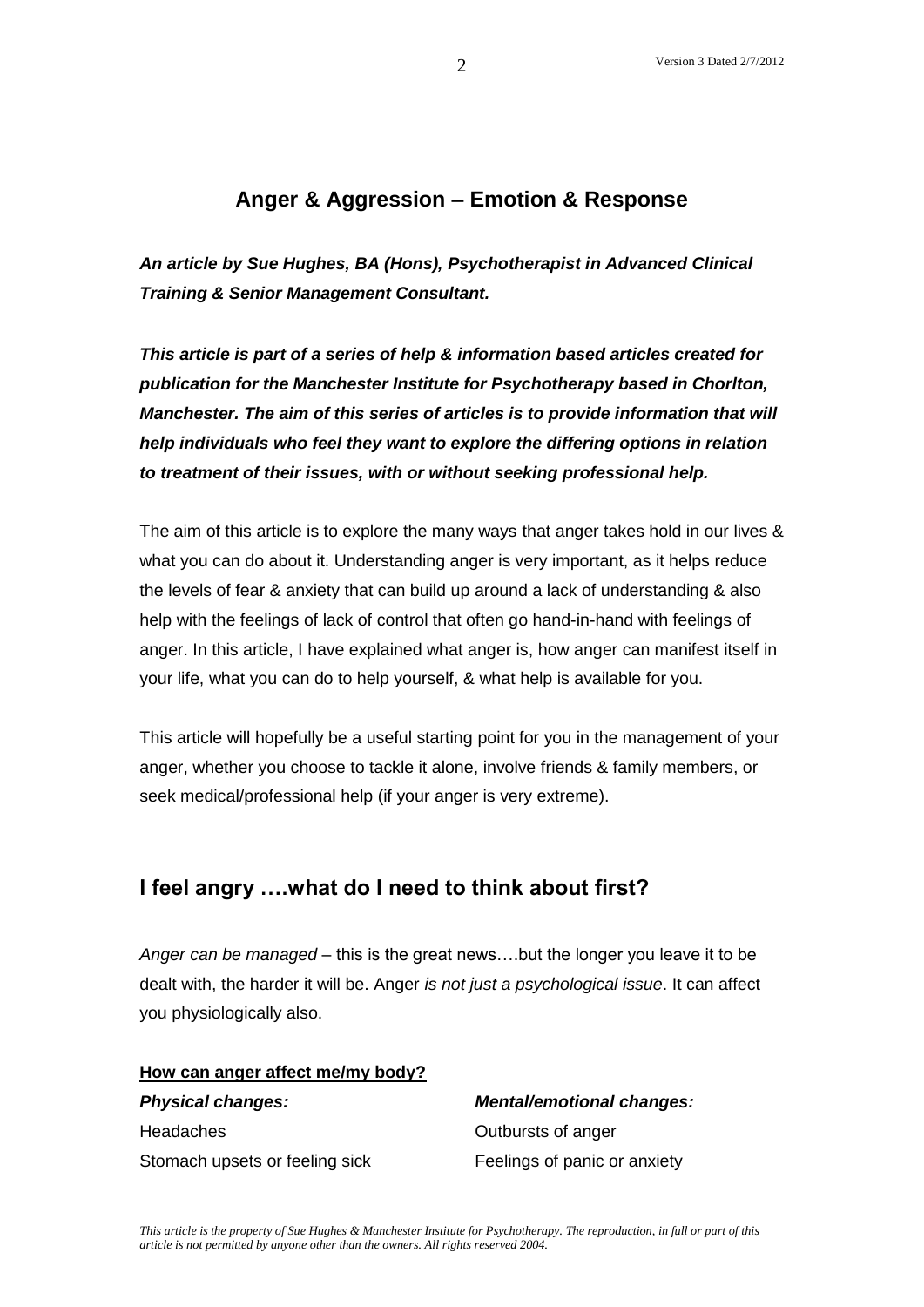Back pain **Ifter and Contract Executive** Irritability Trembling Depression

Sweating **Poor concentration** Difficulties sleeping **Feeling helpless & lack of control** Lacking confidence Not wanting to socialise Mood swings

So the initial things for you to think about are:

- 1. Do I want to live my life in a more fulfilling way for me?
- 2. Has anyone else ever dealt with their anger issues, & if so, is it possible for me to control my anger?
- 3. Is anyone available to support me?
- 4. Am I taking this issue seriously?
- 5. Do you want to work through this issue for you, not just others, & not just in a tokenistic way?
- 6. Don't make promises to yourself or others that you can't keep (in relation to you trying to change & manage your anger)

As with dealing with any emotional & behavioural problem, there may be times that you feel like you are not getting anywhere, you might have a bad few days, or a bad week. This can happen. The important thing here is getting back to working through your issues as soon as you practically can.

# **What happens to me when I get angry?**

Before we look at Anger Management, it is important to understand some things about your Anger. This will help you define what kind of anger you have, & some of the other feelings & thought processes that will be occurring when you get angry.

**Anger** is the feeling, the emotion that humans have in response to frustration or injury. You don't like what has happened & usually you'd like to get revenge. Anger is an emotional-physiological-cognitive internal state; it is separate from the behaviour it might prompt. In some instances, angry emotions are beneficial; if we are being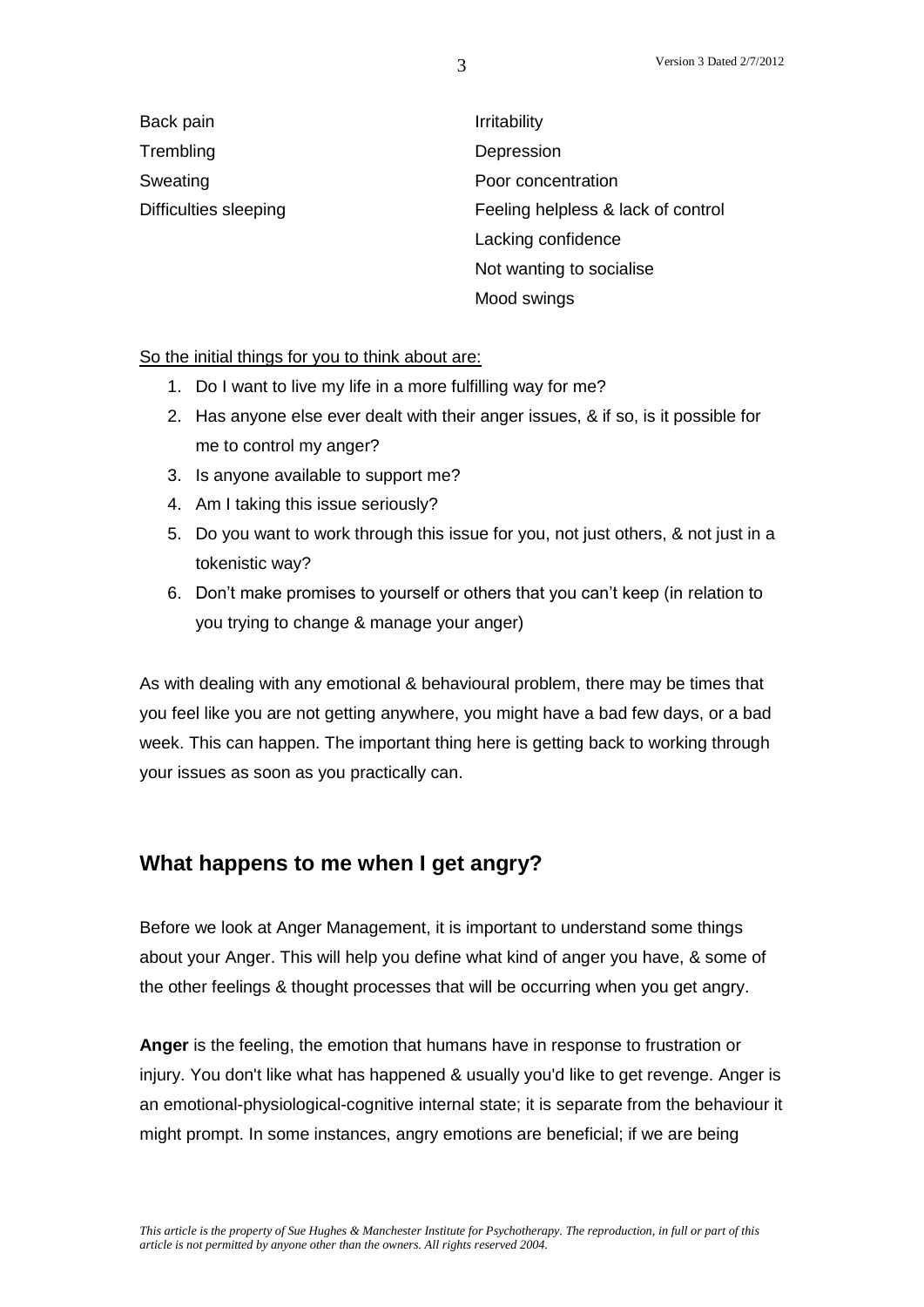taken advantage of, anger motivates us to take action (not necessarily aggressive) to correct the situation.

**Aggression** is action, e.g. attacking someone or a group. It is intended to harm someone. It can be a verbal attack, e.g. insults, threats, sarcasm, or attributing nasty motives to them, or a physical attack (thought of as a justifiable punishment in some cases when you are angry). What about thoughts & fantasies in which we humiliate or brutally assault our enemies? Is that aggression? What about violent dreams? Such thoughts & dreams suggest anger, of course, but are not aggression as I have defined it here.

While aggression is usually a result of anger, it may be "cold" & calculated, e.g. the unfaithful partner's response, the merchant who overprices a product specifically for someone he doesn't like, or an unemotional mugging or another form of physical attack. Some writers have classified aggression as:

- **instrumental aggression** to get some reward, not to get revenge
- **hostile aggression** to hurt someone or get revenge
- **annoyance aggression** to stop an irritant

When our aggression becomes so extreme that we lose self-control, it is said that we are in a **rage**.

Aggression must be distinguished from **assertiveness**. Being assertive is important in life. It is when we tactfully & rationally stand up for our own rights. We generally do not to hurt others when we are assertive.

Anger can also be distinguished from **hostility**. This is a Chronic state of anger (we will look at Chronic Anger further below in the article). Anger is a temporary response, which we all have, to a particular frustrating situation. Hostile individuals can work through their hostility, but only usually through long term work in changing their behaviour, e.g. attending psychotherapy.

Is anger innate? Certainly most three-year-olds can throw a temper tantrum without any formal training. So is anger therefore something we learn? Why are the abused sometimes abusers? Does having a temper & being aggressive yield payoffs? Sometimes, yes. How do we learn to suppress aggression? How can we learn to forgive others & is it important to forgive others? I raise these questions, as most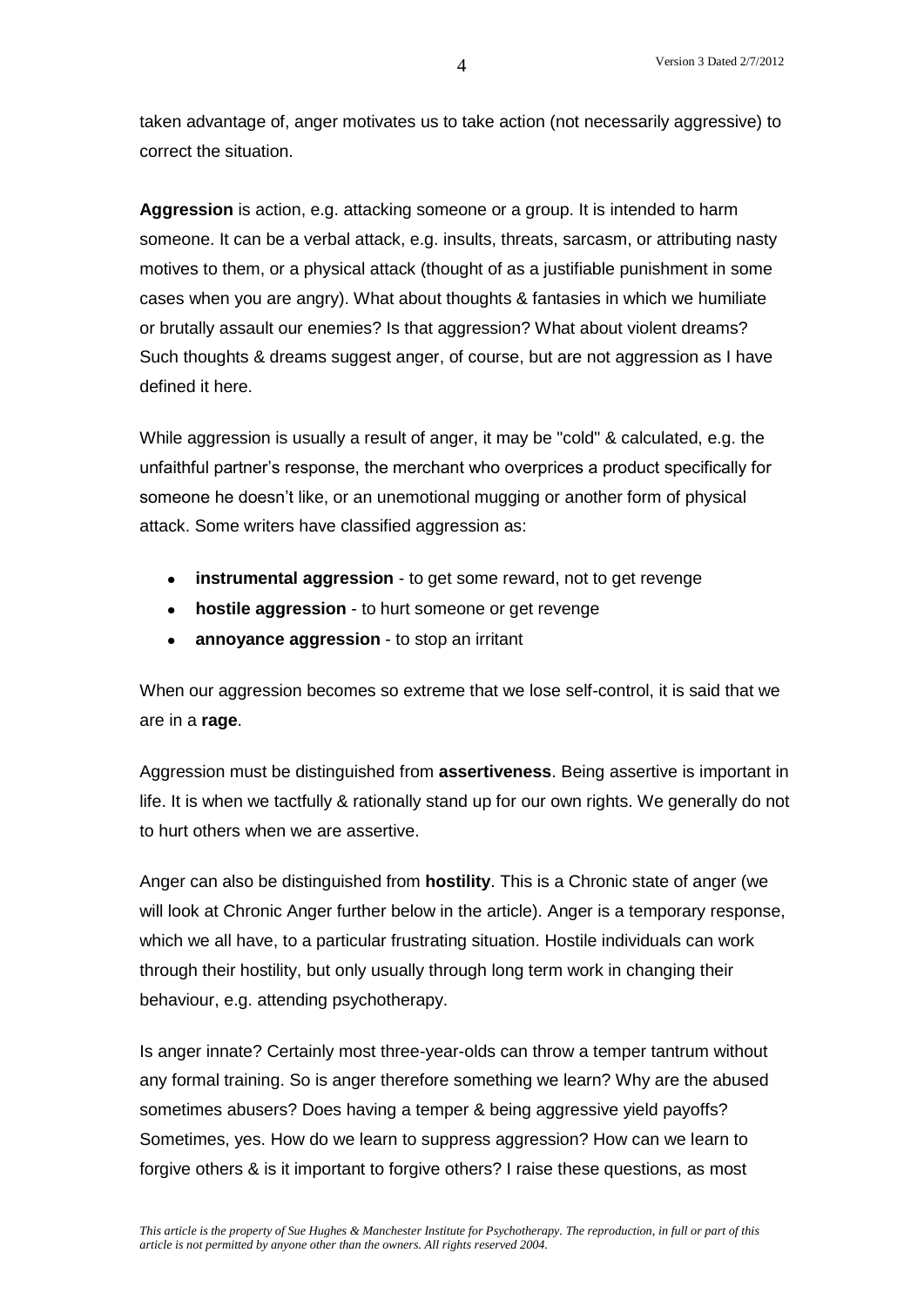overtly angry people usually ask themselves many questions like the above when having an angry outburst.

### **Helpful Tip:**

It may help you to think of, & write down, some of the questions you ask yourself when you are feeling angry, & what you then say to yourself in reply. Do you then make a decision about yourself or the action you will take? Take a few minutes to think about this & write down your reply.

Anger can be the result of hurt pride, of unreasonable expectations, or of repeated hostile fantasies. Besides getting our way, we may unconsciously use anger to blame others for our own shortcomings, to justify oppressing others, to boost our own feelings about ourselves, to conceal other feelings, & to handle other emotions (as when we become aggressive when we are afraid). Any situation that frustrates us, especially when we think someone else is to blame for our loss, is a potential trigger for anger & aggression.

So, what is **frustration**? It is the feeling we get when we don't get what we want, when something interferes with our gaining a desired & expected goal. It can be physical (we miss the bus because we were late getting to the bus stop), our own limitations (paralysis after an accident or not being able to do physical things we could do when we were younger & fitter), our choices (an unprepared for & failed exam, or being in a marriage with someone we don't like any more), others' actions (parental restrictions or torturing a political prisoner), others' motives (deception for a self-serving purpose), or society's injustice (born into poverty & finding no way out).

#### **Helpful tips:**

- a. Don't underestimate what you are feeling.
- b. Don't put reasons or excuses in the way of you getting help, e.g. I'll be ok when I've had a holiday or a decent night's sleep... There is always a "good" reason why people can't help themselves. Your behaviour may be the key to why you feel the way you do, so give yourself a break, & go & get some help & ask for support today.
- c. Write down how you are feeling on different days & at different times. This will help you remember what is going on for you. Many people who suffer from

5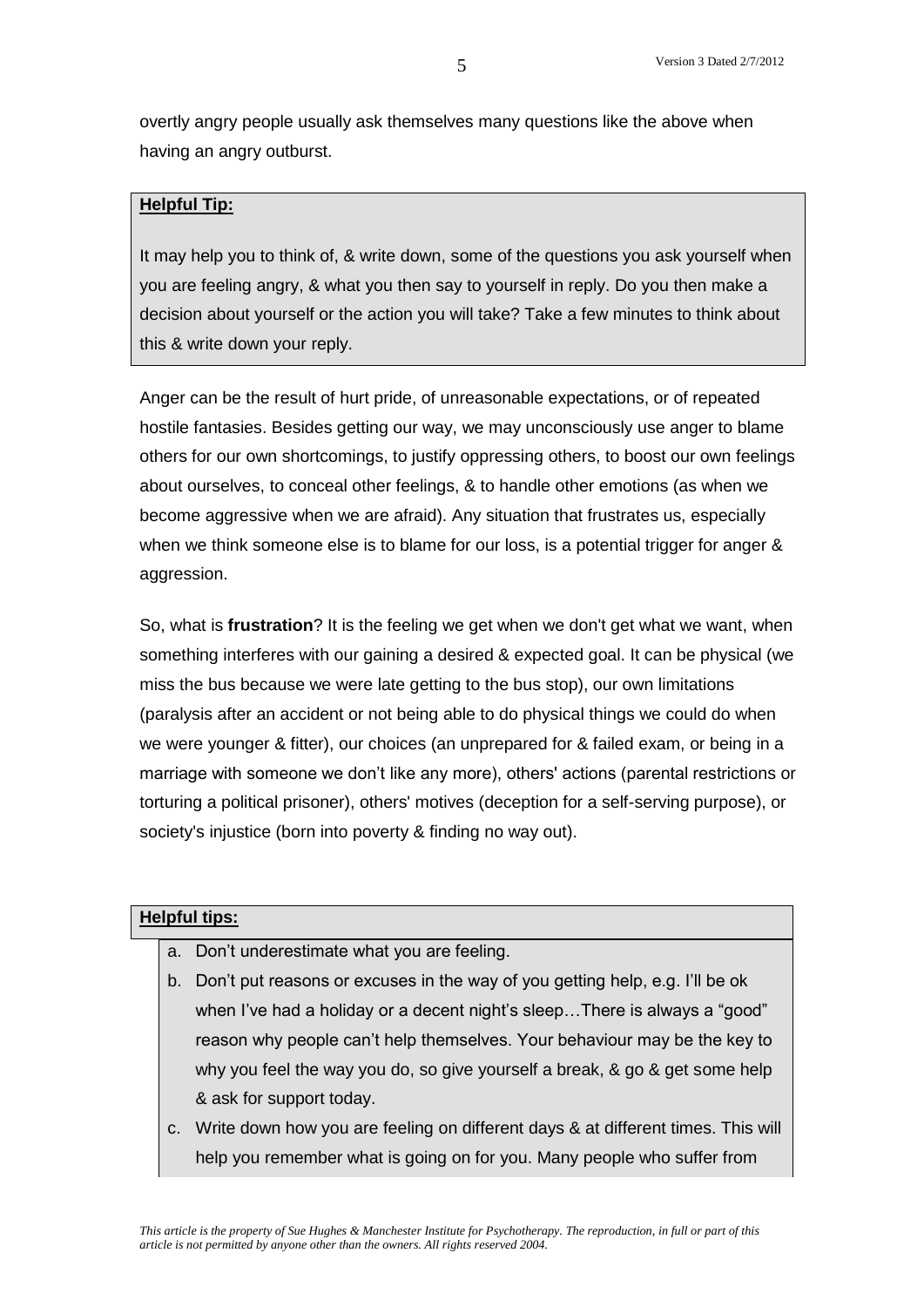6

anger issues often forget how they are feeling in that moment or soon

afterwards, so writing things down is very useful. d. Take one step at a time. Anger can often make you feel rushed. Take a breath & sit for a while, calming yourself while the wave of anger passes over you. e. Don't let the problem escalate. Deal with it NOW, before you get to a position where you become ill & probably need to take a long period of time to recover. f. If you start to feel angry, try the following Grounding exercise: Sit with your feet firmly on the floor, so you are in a strong postural position. It is good to have your feet roughly shoulder width apart, Feel the solidity of the ground underneath you,

Close your eyes & imagine that your feet are rooted to the floor, & you feel strong & stable,

Breath deeply through your nose & out of your mouth, slowing your breath, Imagine you are exhaling the frustration you have felt through the day, Breathe normally now,

Open your eyes & still feel your feet on the floor & the stability of your posture, Repeat this exercise as needed. It can be done with your eyes open, if you need to do it at your desk.

# **Are there different types of Anger?**

Yes, there are 2 defined types of Anger; **Manifest Anger** & **Latent Anger**, & Latent Anger has 2 types within its category**.** You will find information about these types below. Consider which type you think you may be.

# **Manifest Anger:**

Manifest Anger is very obvious Anger. A person with Manifest Anger is aware of his/her anger issues & will be prone to regular outbursts of anger no matter whether the setting is an appropriate place or not. Others will know an individual with this type of anger as an angry person. Responses will often include slamming doors, stamping, raising one's voice, clenching fists, & very visible displays of aggression will occur.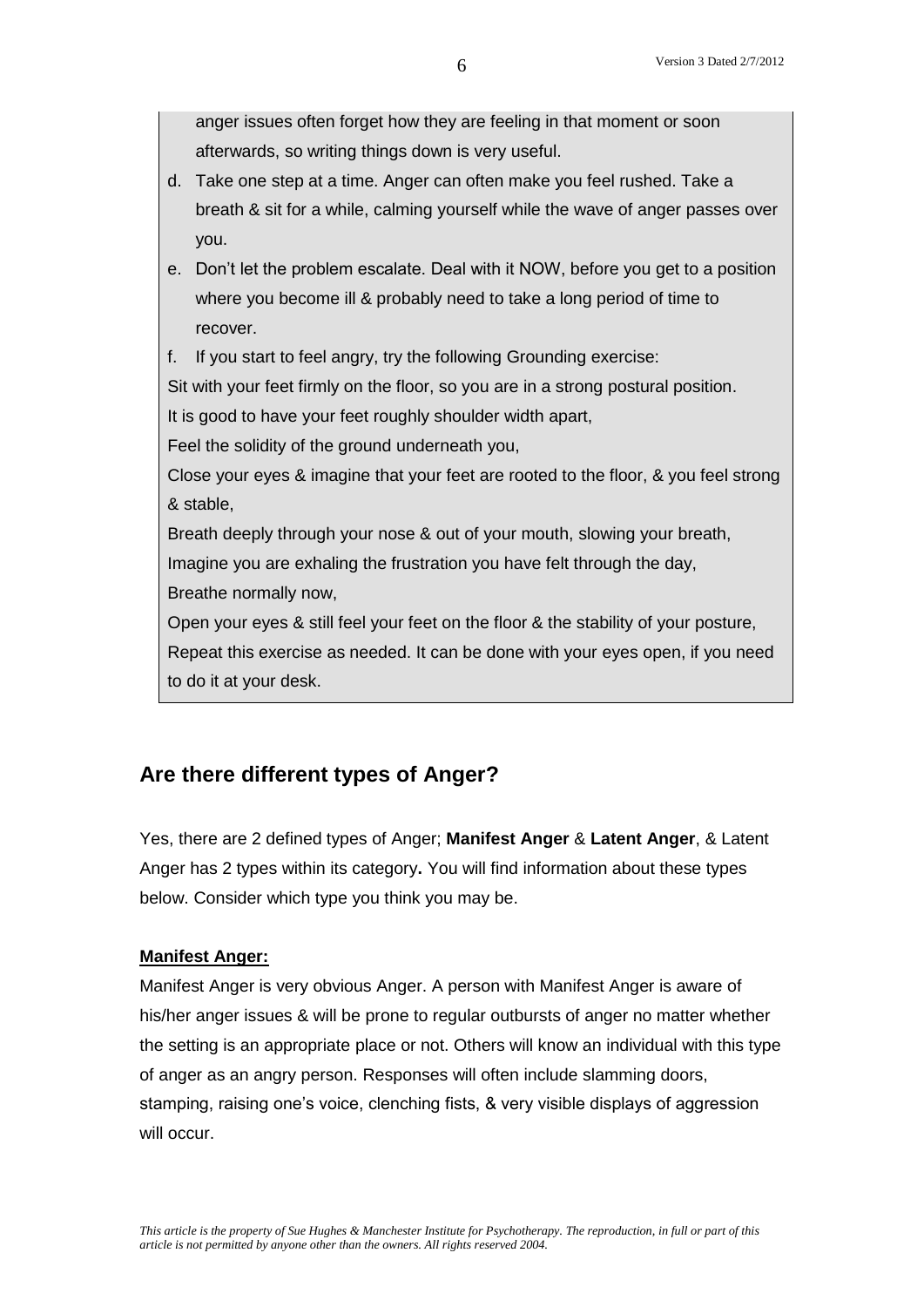Manifest anger can be **transient** or **chronic**. Transient anger is normal, appropriate emotion & dissolves in a short space of time usually.

#### Chronic anger has 3 main attributes:

- **1.** *Pathological* it can contribute to physical illness, & tends to envelop the person's life
- **2.** *Excessive* the response out-weighs the issue (over-reaction)
- **3.** *Irrational*  no reasonable or logical idea or association for the anger

#### Other signs & symptoms associated with Chronic Anger are:

- Impatience
- Constant hurrying
- Speaking in a harsh & abrupt manner
- Egotistical & self-centred behaviour
- Inability to relax readily
- Inability to play or enjoy holidays
- Verbally aggressive most of the time

# **Latent Anger:**

Latent Anger is anger that has been repressed to an unconscious level, & often the individual is not aware of it. Individuals who have Latent Anger will occasionally lose their temper for no reason, e.g. when driving & being very critical of other's on the road who are really doing nothing very wrong.

Other people will generally not identify individuals who have Latent Anger as "Angry". They will often be very calm individuals, usually very reasonable, gentle in nature, generally willing to help others usually before helping themselves, & generally selfsacrificing. They will not describe themselves as angry & will not, or cannot access angry feelings about things. Sometimes individuals with Latent Anger will not feel passionate about anything or have differing views to others. They will be happy to please others & not themselves, & this will have been a pattern of behaviour they will have carried since childhood usually. Individuals who have Latent Anger often feel very shocked when they do have an angry outburst.

Latent Anger is often one of many underlying issues in Chronic Depression.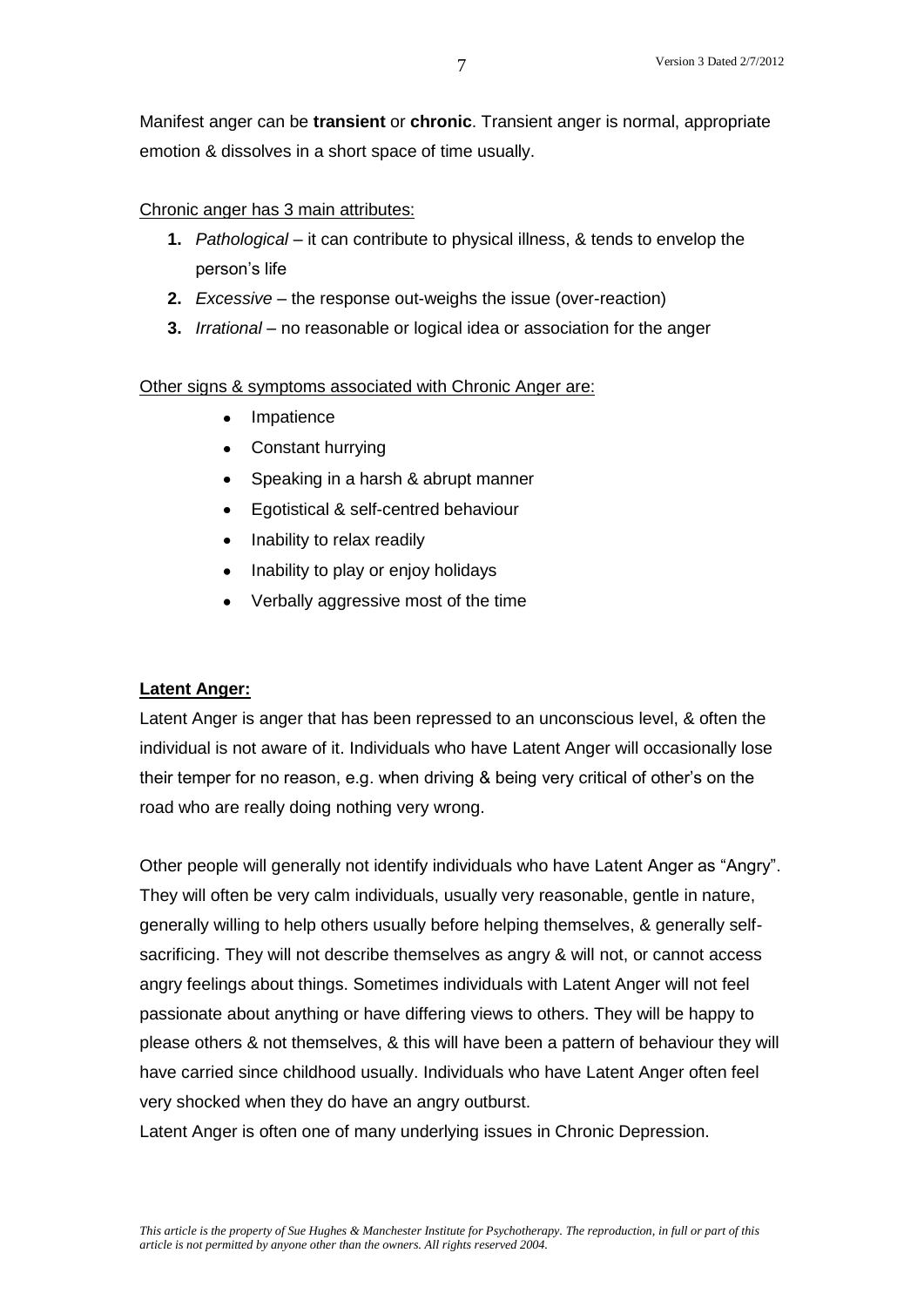# **Is Anger increasing?**

There is evidence to show that Anger is on the rise, especially Latent Anger. This is because Anger & the behaviour associated with being Angry, is not deemed acceptable in our society a lot of the time. People who display anger are often perceived to be out of control, a "loose cannon", aggressive, too passionate, & not able to hold their emotions in & display a "tight British upper lip".

So demonstrating you are angry can be & often is a very risky thing. This is possibly why there has been a sharp increase in road rage incidents for example. Many researchers have suggested that Latent Anger, therefore anger that is buried, is increasing also because we no longer feel it is ok to be Angry in the workplace. With the decline of Union presence in many workplaces, it is hard for individuals to feel supported in having a voice. In addition, open plan offices encourage the suppression of emotion also. Suppressing emotion can increase stress levels, & increasing stress levels creates more emotion…therefore a vicious circle is established.

Therefore, learning to manage your anger is very important for you, for your health & welfare.

# **Causes of Anger**

There are many things that you can do that will help you cope with anger. We will look at these further along in this article. We can encounter angry feelings from one or a mixture of the following situations. This list gives you a general idea of areas of possible anger (& is not exhaustive):

# **Relationship problems: Family problems:**

Compatibility with partner/friends Conflict within family Money issues **Notify and Struth and America** Problems with parents/children Feeling dissatisfied in your relationship(s) Money issues Conflict with partner/friends The Responsibilities being avoided Bereavement, separation or loss Bereavement, separation or loss Unresolved issues from childhood Unresolved issues - childhood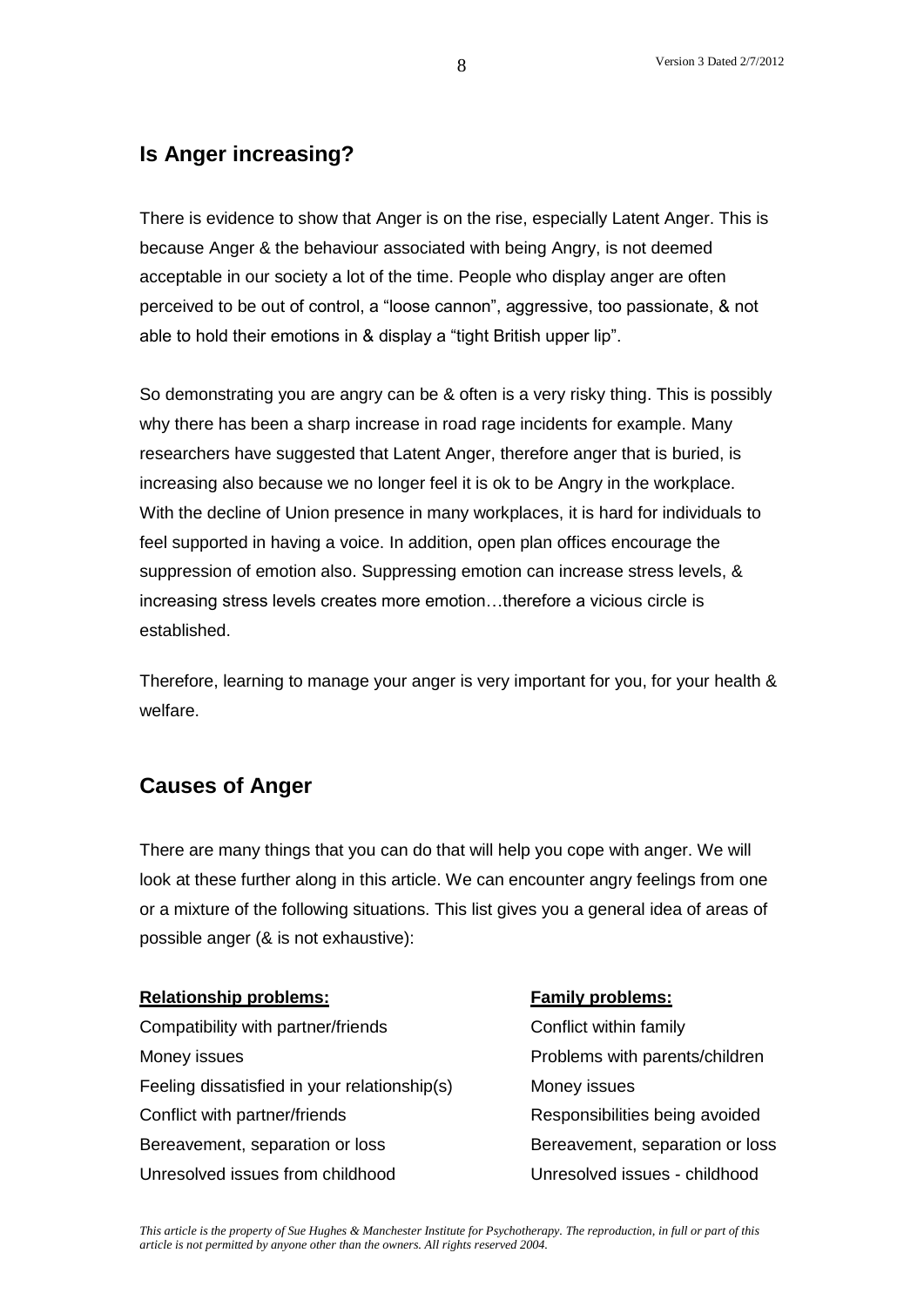| <b>Workplace problems:</b>                   | <b>Health problems:</b>        |
|----------------------------------------------|--------------------------------|
| Unrealistic & unachievable targets being set | Feeling unwell regularly       |
| Bullying or harassment                       | Feelings of lack of control    |
| Conflict with work colleagues or managers    | Lack of understanding of illne |
| Working too many hours                       | Poor communication by docto    |
| Disputes over pay & conditions               | Limited or no support          |
| Too few staff to cope with workload          | Pressure from work to return   |

#### **Environment problems:**

Unsuitable living arrangements Financial pressures Excessive noise/smell/disturbance Feeling unsafe at home Moving house Feeling angry when driving

II regularly ck of control standing of illness nication by doctor

# **Gender differences & anger**

Boys have far more temper tantrums than girls--& their tantrums last longer. Boys & men, in general, recover from an irritating experience more slowly than females, partly because they have stronger physiological reactions to frustration than women. It is the action that differentiates males from females, e.g. there is research to show that men & women apparently feel angry about the same things & to the same degree (Averill, 1983). However, beginning at age 3 or 4, boys are more aggressive than girls. Boys are also aggressed against & punished more than girls. For example, women who cut into line receive less hassle than men. Men kill & are killed four or five times more frequently than women. Boys, but not girls, are encouraged to be physically aggressive. About 70% of parents say it is good for a boy to have a few fights as he grows up. How many parents think that about their daughters?

As culturally prescribed sex roles fade in our culture, however, the gender differences in aggressiveness may decline. But will men become less aggressive or women more aggressive or both? The crime rate for women is increasing much more rapidly than for men. Women seem to have a different reaction than men to being aggressive. Apparently, boys & men to expect acting aggressive to pay off, girls & women don't.

9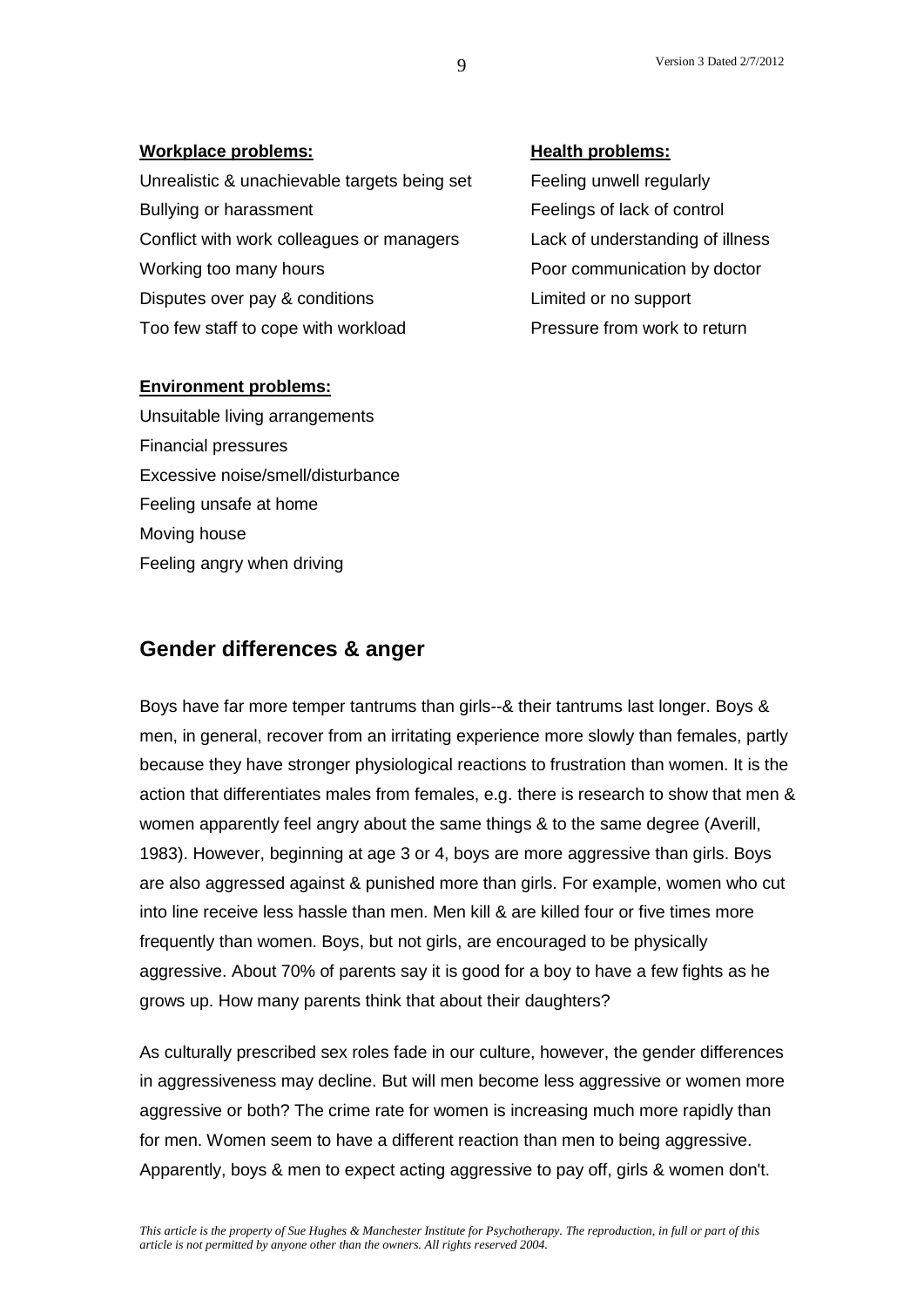# **Anger Management Tips**

Below are some helpful tips for you to manage your Anger: There are many ways you can help yourself.

# 1. **Exercise more:**

Doctors don't just recommend exercise because it can help with weight control, getting exercise really helps in controlling anger.

Exercising helps get rid of the levels of tension & adrenalin that can build up, causing us to feel more stressed & angry if we don't deal with it.

### 2. **Reduce your frustrations**:

Do you know who you feel angry around, what topics of conversation upset you, the situations that invite your anger? Can you avoid them? Reducing your contact with things that make you angry can help you while you work through learning to manage your anger. It is not a long-term solution, but can help in the short-term. Even if you can't permanently avoid a person or situation, staying away for a few days could help you reduce the anger & think of better ways of dealing with the situation in hand.

# 3. **Reduce the environmental support for your aggression**.

Whilst you are responsible for you behaviour, how aggressive & angry we are is partly determined by the behaviour of those around us also (this does not reduce your responsibility). Consider what you have & who you have around you? Can you avoid subcultures of violence, including friends who are hostile, TV violence, action movies, etc. More importantly, while you are working on your anger, try to see if you feel different at all by having different people around you, & putting yourself in different environments. Behaviour breeds behaviour, so if your fellow workers are hostile to each other & insult each other behind each other's backs, you are more likely to be aggressive than if you were alone or with more tolerant people. Think about who you surround yourself with. Are they angry?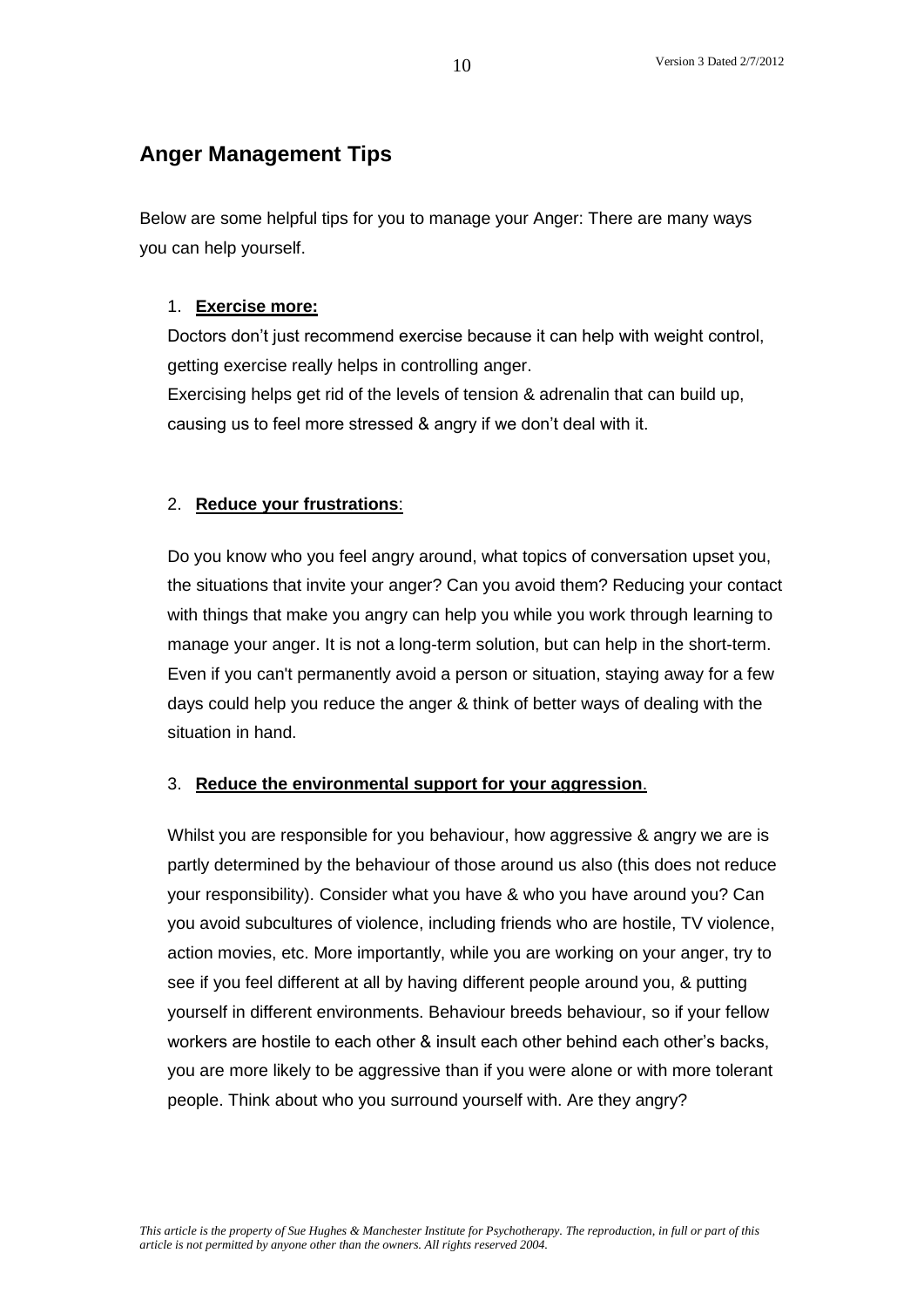# 4. **Learn to relate your anger to what makes you angry:**

Understanding what makes you angry is very important. Start to listen to what happens in your body...the shift of energy that occurs when you start to feel angry. It may take time, but notice what you feel angry about & direct your anger at it, or note it down for later if you can't do that in the moment. This will help you when you get home later & then have an angry outburst. You can then relate your anger to the object that caused the problem for you, rather than exploding about something that is totally unrelated. Awareness then will grow for you, & with awareness you can make choices about how you behave more easily in that moment.

# 5. **Explain yourself & understand others**:

Help yourself in situations. Making a brief comment like "I am feeling angry" prior to being abrasive & rude is often enough to take some of the weight out of the comments that follow. In doing this, you are learning to relate how you feel about something in that very moment, & you are telling people how you feel (being honest).

### 6. **Develop better ways of behaving**:

Although we may feel like hitting the other person, using our most degrading & vile language, we usually realize this would be unwise, even though it can be tempting. Research confirms that calmly expressed anger is far more understandable & tolerable than a tirade.

Try out different approaches & see how they work. Almost anything is better than destructive aggression.

- Try quiet tolerance & maybe daily meditation.
- If you like to blame others for your anger, then think about your own behaviour for a moment, using a sentence that is personal to you "I am going to be calm. I am responsible for my own actions" etc….
- If you sulk & withdraw for hours, try saying, "I have a problem I'd like to talk about soon."
- If you like to be physically violent, try hitting a punching bag until you can plan out a reasonable verbal approach to solving the problem, or bash a pile of cushions or pillows with a tennis racket or a bat.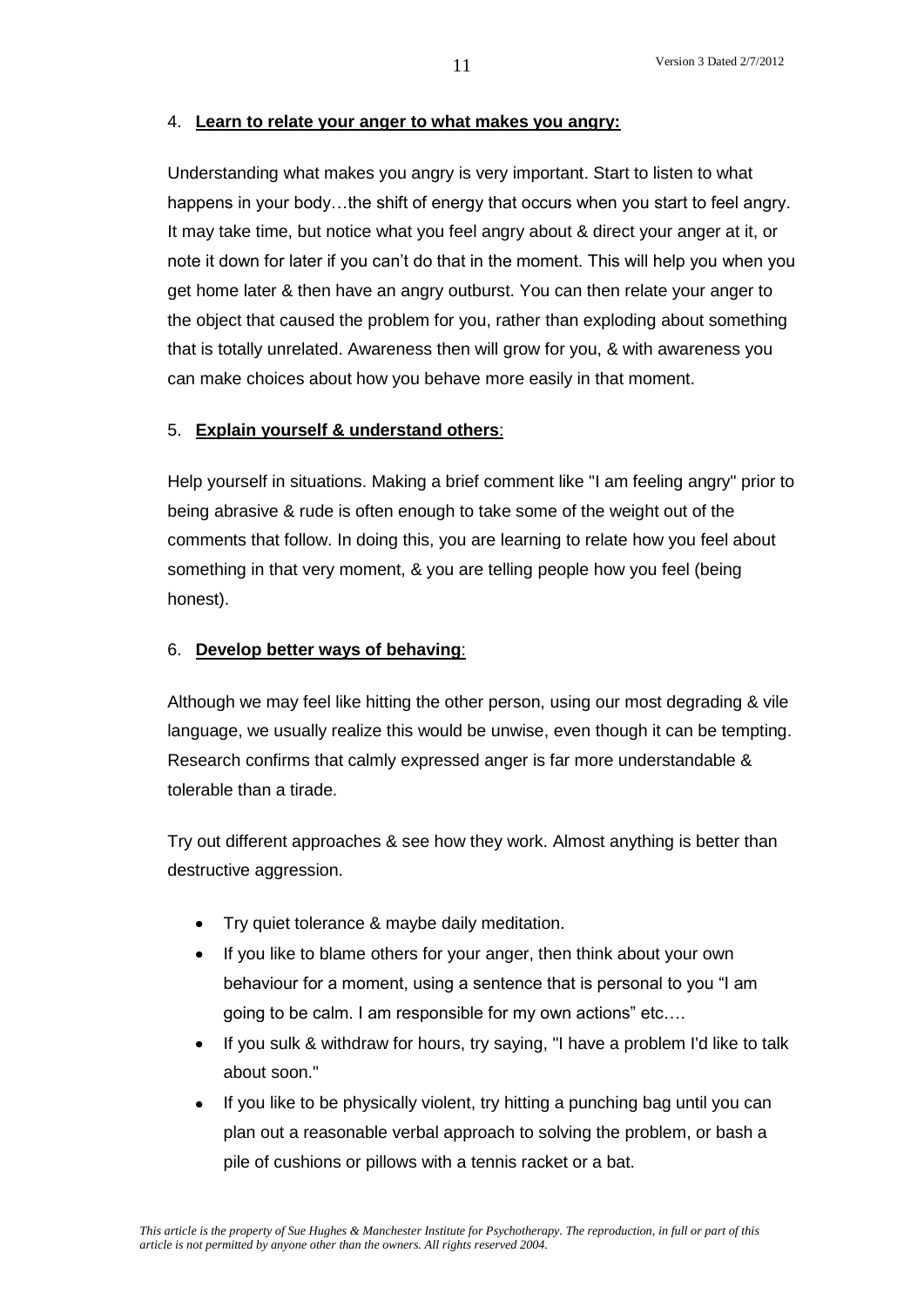# 7. **Stop hostile fantasies**:

Preoccupation with the irritating situation, including repeatedly talking about it, may only increase your anger. Having feelings & thoughts that are "left over" from a situation are important to deal with. Tips for dealing with this are:

- Talk it over with someone you know is a calm person until you have finished & there is nothing left over for you
- Put the following 4 headings on a sheet of paper & write/list what is going on for you until you have finished. This task will help you process what is going on for you:
	- o I am glad about/that…..
	- o I am sad about/that…..
	- o I am scared about/that…
	- o I am angry about/that

# 8. **Guard against escalating the violence**:

When we are angry, we frequently attempt to hurt the person who hurt us a lot more. There are two problems with retaliating excessively: the enemy is tempted to counterattack you even more vigorously & you will probably start thinking of the enemy even more negatively (in order to convince yourself that he/she deserved the severe punishment you gave him/her) which makes you want to aggress again. Thus, the saying, "violence breeds violence" is doubly true; violence produces more hate in your opponent & in you.

If you feel physically angry & in need of expelling that anger then here are some simple methods to help release the anger:

- Bash a set of cushions or pillows with a tennis racket or bat, allowing whatever needs to come out of your mouth to be released. Ensure there is nothing around that you can damage & ensure you do not damage yourself or others also in this process. Keep going until all the anger is out & you have felt that release.
- Take some exercise…walk fast, run, dance vigorously. This will get rid of the adrenalin that is in your system & that is keeping your stress response levels on red alert.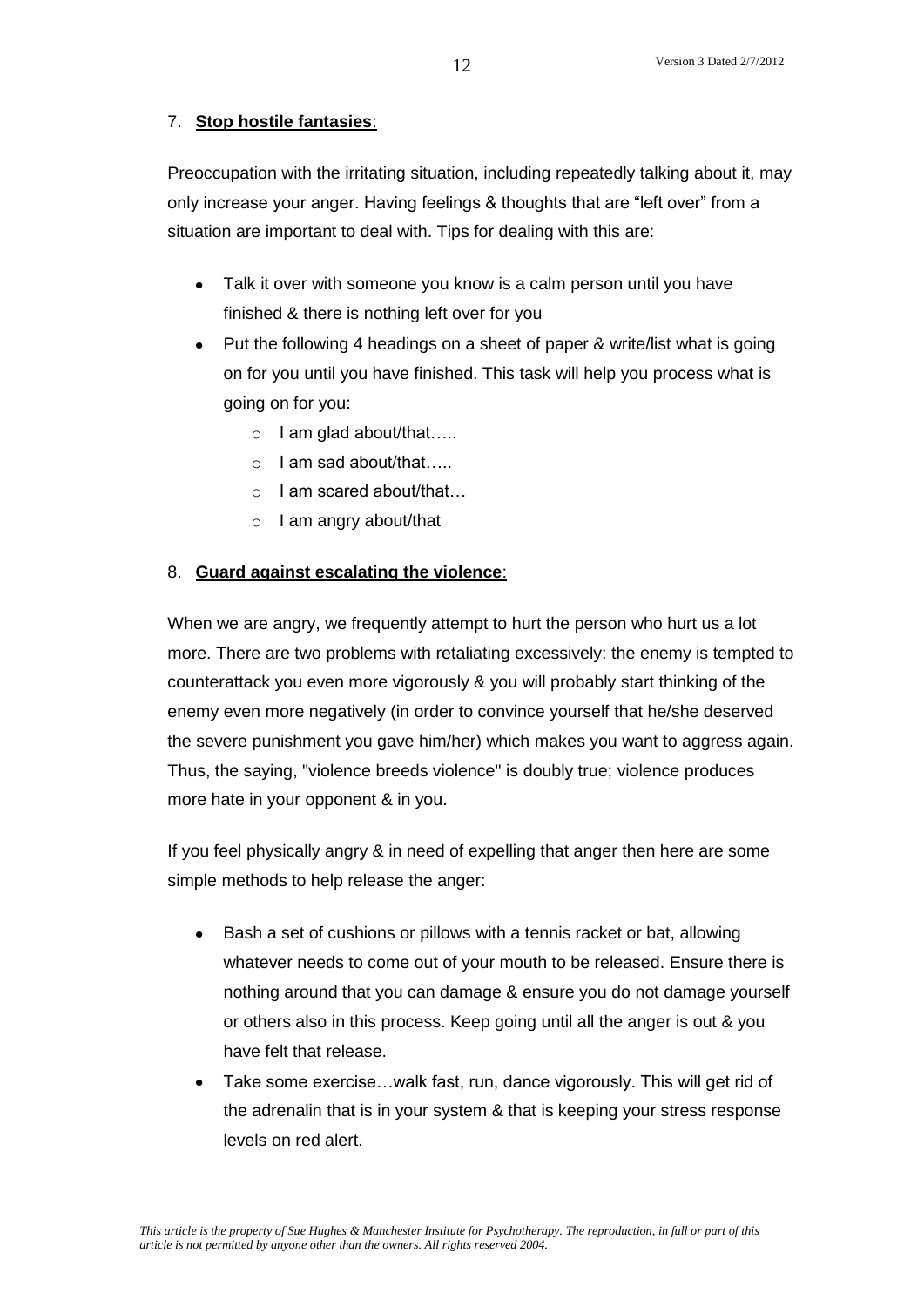- Go swimming. Research has shown that being in water calms & soothes us. It is like being back in the womb. Many people who swim release their anger during swimming & forget they are doing so.
- Go somewhere private & shout as much as you need to until you have released that angry energy.

#### 9. **Record the triggers of your anger & consequences of your anger**:

To help you manage your anger, write down:

- What triggers your anger?
- The nature & intensity of your anger?
- Your thoughts & views of the situation immediately before & during the anger?
- What self-control methods did you use & how well did they work?
- The consequences (how others responded & other outcomes) following your emotional reaction?

Recording this information for a week or two can really help you in your steps to managing your anger & can highlight for you that you are not angry all of the time, even though you may feel that at times.

# 10. **Suppress or disrupt your aggressive responses, find a distraction, or use humour**.

The old adages of "count to 10" or "engage brain before starting mouth" are good basic techniques. Do whatever you can to stop your impulsive aggression. Even a brief delay may permit you to think of a more constructive response. Actually the longer the delay the better, perhaps sleep on it or talk to a friend first. Do something you enjoy, something that occupies your mind. Listen to music, take a bath, meditate, and see a good comedy. Or use comedy if you can control sarcasm.

# 11. **Stop using your temper to get your way**:

If you are used to shouting to get things, think about why you are doing that? Is it because you feel unseen or unheard? Do you think that you will not get what you want if you don't shout?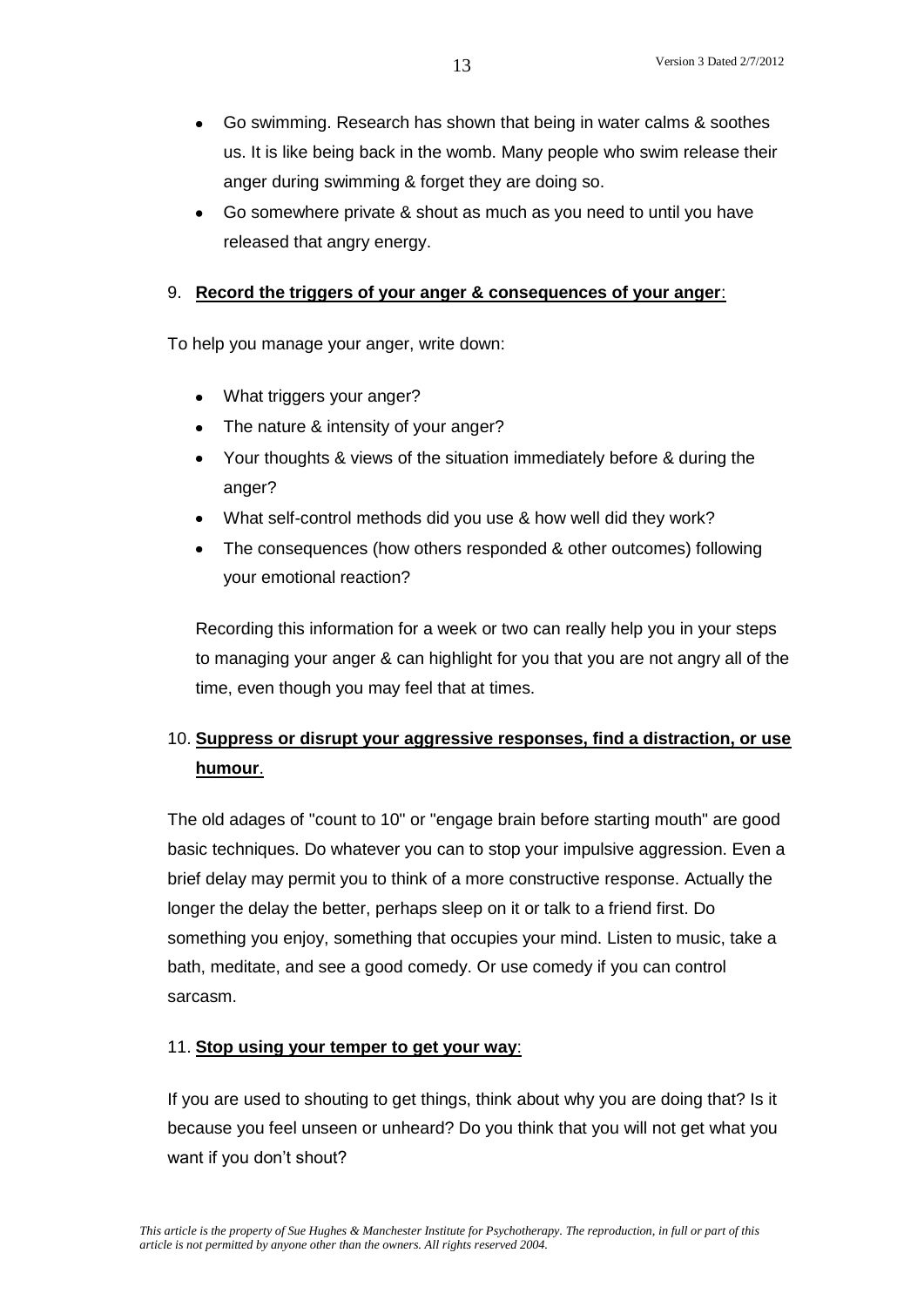Think about the above & try to ask for things in a different way. See how people respond around you differently. You may need to discuss some of your feelings about why you do this with your partner, family or friends in order to help with your change in behaviour, & for them to support you in this.

### 12. **Reward yourself**:

Think about how well you have done, even in taking small steps to change & manage your anger. It is hard. Reward yourself by doing something nice for yourself. This will help you recognise your achievements.

#### 13. **Meditation & relaxation**:

Meditation or yoga & relaxation can be used to manage anger as well as anxiety. Taking time out to learn to breathe well & properly encourages not only a physical release of tension, but also emotional releases too.

### 14. **Make constructive use of the energy from anger**:

In contrast to the lethargy of depression, when we are angry, adrenalin flows & increases our blood pressure, & then we have lots of energy. It is a good time to take the dog for a walk, or exercise in other ways. Don't just push away what you are feeling though. Acknowledge the anger, but also say to yourself that you are not going to be beaten by it. You will use the energy for positive means.

#### 15. **Learn to be assertive with others**:

Assertiveness is tactful but firm; it is reasonable. Aggressiveness is inconsiderate, unreasonable, abrasive, & often an unfair angry over-reaction. Obviously, there will be less anger if you can be assertive rather than aggressive.

Depending on your type of anger:

- Learn to express your feelings, to stand up for your rights, to state your preferences & opinions, to immediately negotiate minor inconveniences or irritants. This is assertiveness. Quick effective action avoids the build up of anger, ulcers, & explosions. ..OR
- Learn to reduce your impulsive, hurtful anger, find better tactics for reducing conflicts, &, perhaps, learn ways to be more positive & empathic.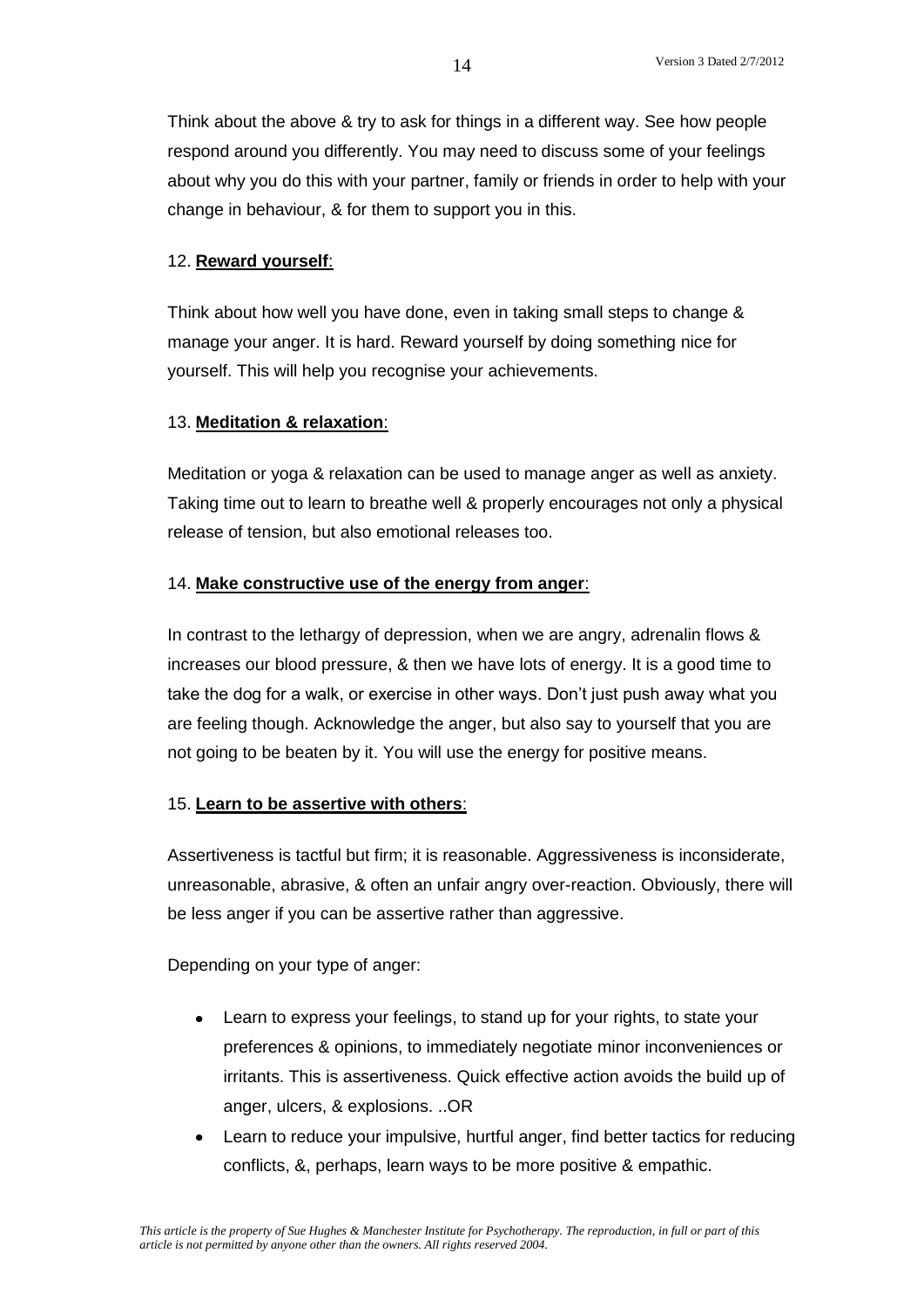# 16. **Practice emotional control by role-playing**:

There is no better way to learn new & better ways of interacting in difficult situations than to practice over & over with a friend. Watch how others handle the situation. Try out different approaches, get feedback, & practice until you are ready for real life.

# 17. **Learn to "fight" fairly**:

Find out the other person's viewpoint & get the facts. Notice how you are feeling & stay with the facts….if you have fantasies about the situation, then express them calmly & say to the person "I just want to check out with you, is this what is happening?"

Stick with the current problem, & don't dig up old grudges. Finally, state your views, hurts, fears, & preferences clearly. See if you can arrive at an understanding, & an acceptable arrangement for the future.

# **18. "I" statements express anger constructively**:

There is great skill in knowing when, where, & how to resolve conflicts. Here are some steps to consider when planning how to handle a situation that upsets you:

- An important skill is "I" statements.
	- $\circ$  I feel  $\quad$  X(angry) when X happens & what I would like to happen instead is X
	- o These statements not only tactfully ask for changes but they also convey that you are assuming responsibility for your own feelings, not blaming others for how you feel.
- Have we chosen a time & place where both of us feel free to discuss our problems? If the other person brings up the problem at a bad time, tell him/her that you are also eager to resolve the problem & suggest a better time or place.
- Have I tried to find out how the other person sees & feels about the conflict? Ask questions to get his/her point of view. Try to be empathic.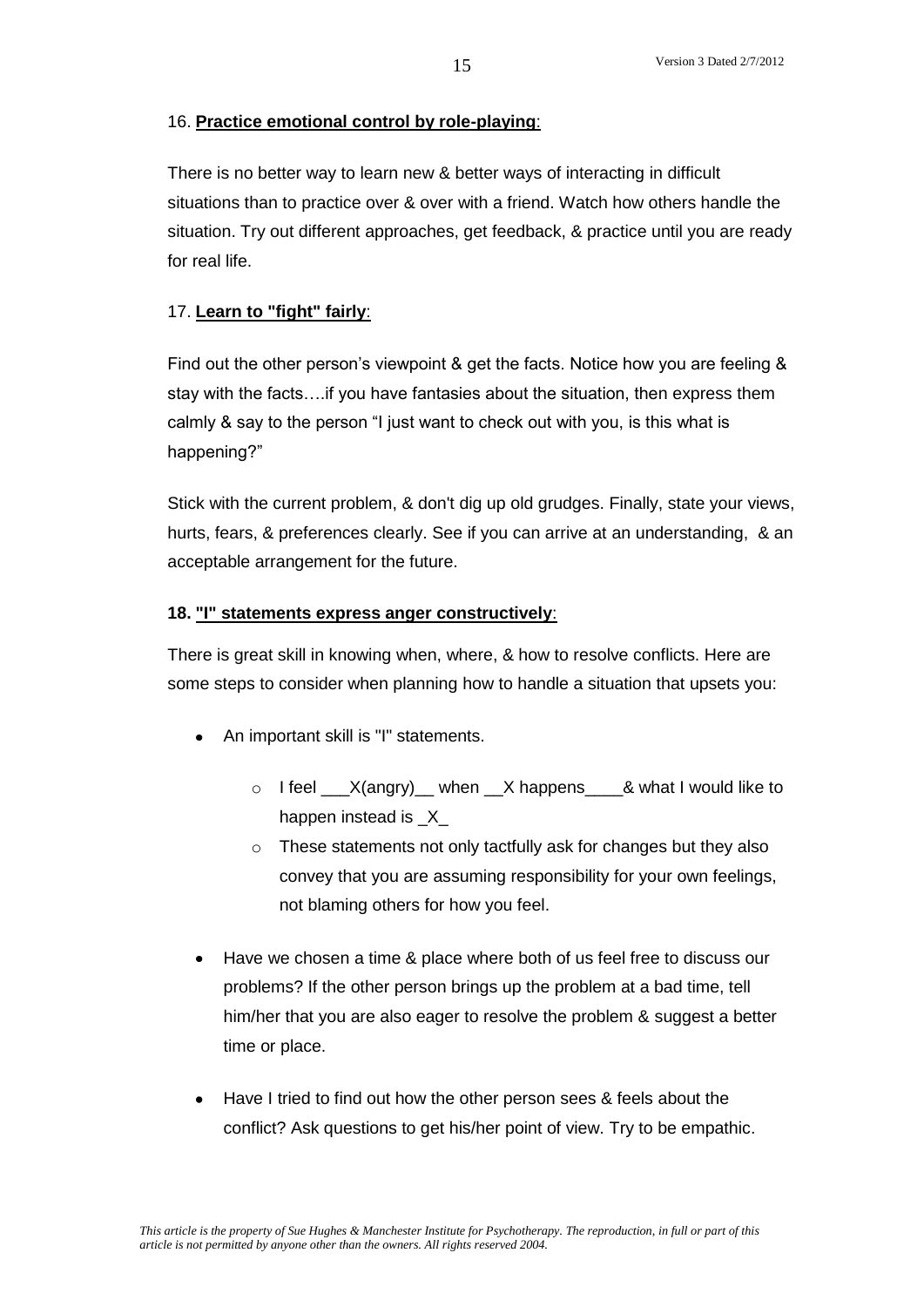Don't counter-attack. Put yourself in his/her shoes. Understanding will replace anger.

- Have I asked the other person to listen to my point of view? Be specific & accurate (no self-serving exaggerations) about what was said & done, explaining why you are upset. You should talk about your feelings (you *are* the expert here). But, do not blame, "analyse," or "psychologize" about the other person's motives, feelings, or negative traits (you are *not* the expert here).
- Tactfulness & respect are important, so clearly communicate your needs & preferences but not your rage & resentment. There are ways of constructively communicating your unhappiness without going into an accusatory tirade.
- Have I made it clear to the other person exactly what I want done differently? (Making it clear that you are willing to change too.)
- Have I asked the other person to tell me exactly what he/she would like me to do differently? (Without implying you will do whatever he/she wants).
- Have the two of us agreed on a mutually acceptable solution to our difficulty? Am I sure he/she knows exactly what I have in mind? Do I know exactly what he/she thinks the plan is? (Better put the agreement in writing.)
- Have we planned to check with each other, after a given time, to make sure our compromise is working out?
- Have I shown my appreciation for the positive changes the other person has carried out?

# 19. **Challenge your irrational ideas**:

Anger-generating irrational ideas or beliefs come in various forms: your own impossible, perfectionistic standards make it impossible for anyone to please you; you feel a person is despicable when he/she lies about you or deceives you; you believe that others *make* you mad but really you are responsible for what you feel; it may seem perfectly clear to you that some peoples' behaviour is immoral & disgusting; you feel sure that certain kinds of people or groups are causing serious trouble for all the good people in the community & these people should be severely punished. All these ideas may generate anger; look for the "shoulds" in your thinking. They are *your* ideas causing *your* anger. Write them down & consider them. Do you agree with what you have written down or are they someone else's view-point that you have just taken on?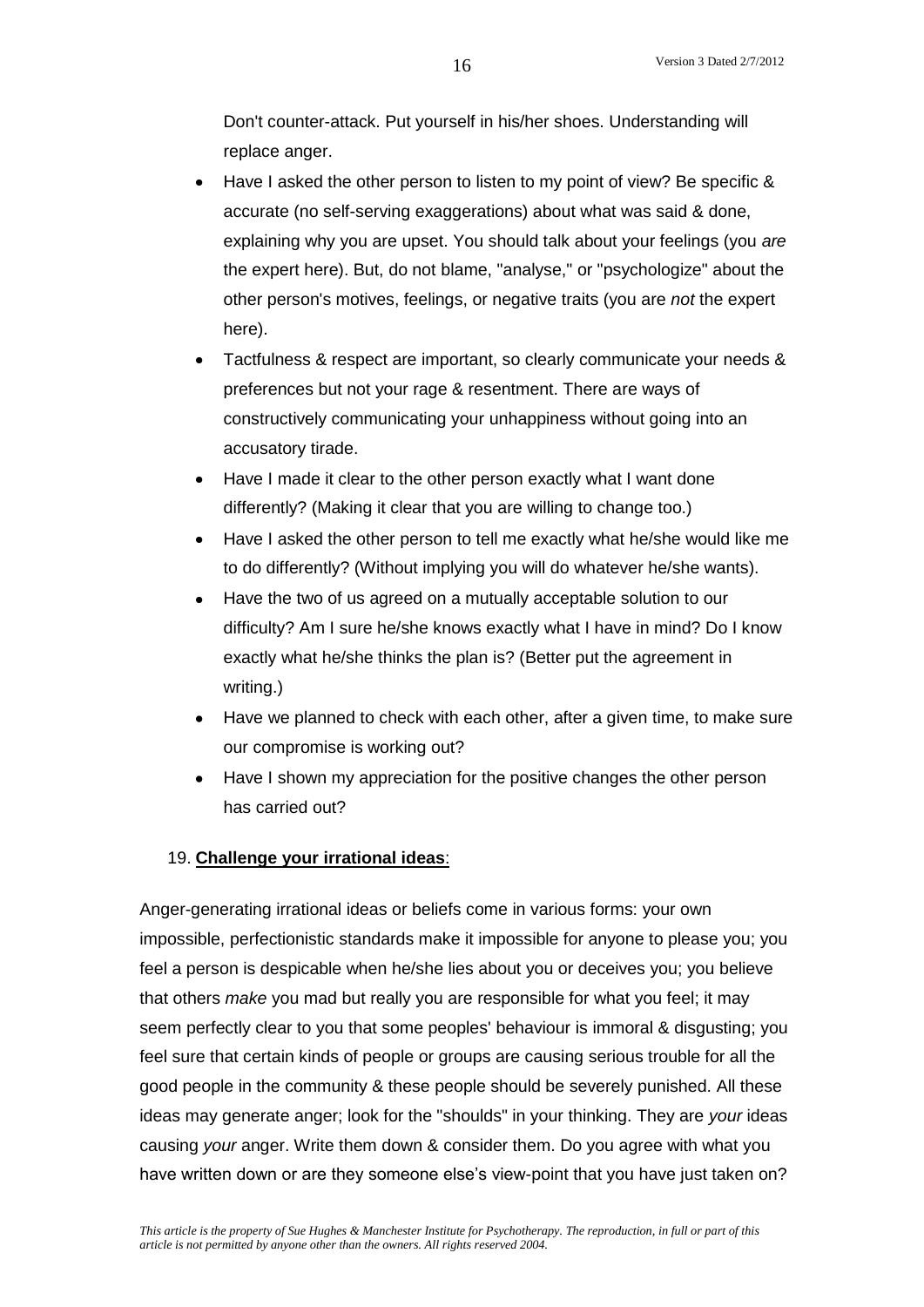# 26. **Congratulate yourself for working through your issues & for trying:**

Working with anger issues is hard. Try to reward yourself & acknowledge how much you have done, or are doing to work through your problems.

# **What other help & information is available to me?**

Below is a list of organisations that you can contact for help & advise. Please note that it is worth checking with the organisation whether there will be any costs around the help they can offer you. Many may only be able to offer you support in the form of sending you information, rather than practical or one-on-one support.

#### **International Stress Management Association (ISMA)**

[www.isma.org.uk](http://www.isma.org.uk/) Tel: 07000 780430 PO Box 348, Waltham Cross, EN8 8ZL A registered charity, promoting sound knowledge & best practice in the prevention & reduction of stress. Sets professional standards.

### **Mental Health Foundation**

[www.mentalhealth.org.uk](http://www.mentalhealth.org.uk/) Tel: 020 7802 0300 Email: [mhf@mhf.org.uk](mailto:mhf@mhf.org.uk) 83 Victoria Street, London SW1H 0HW Researches into mental health issues & produces information sheets & other publications.

#### **Mind**

#### [www.mind.org.uk](http://www.mind.org.uk/)

Info line: 08457 660 163 (Mondays to Fridays 9.15am-4.15pm) Campaigns for better mental health services in England & Wales through its variety of offices. Publishes leaflets & books. Local groups offered.

#### **Ex-Services Mental Welfare Society (Combat Stress)**

[www.combatstress.org.uk](http://www.combatstress.org.uk/)

Welfare Support Teams available 9-5 Mondays -Fridays Tel: 01372 841600